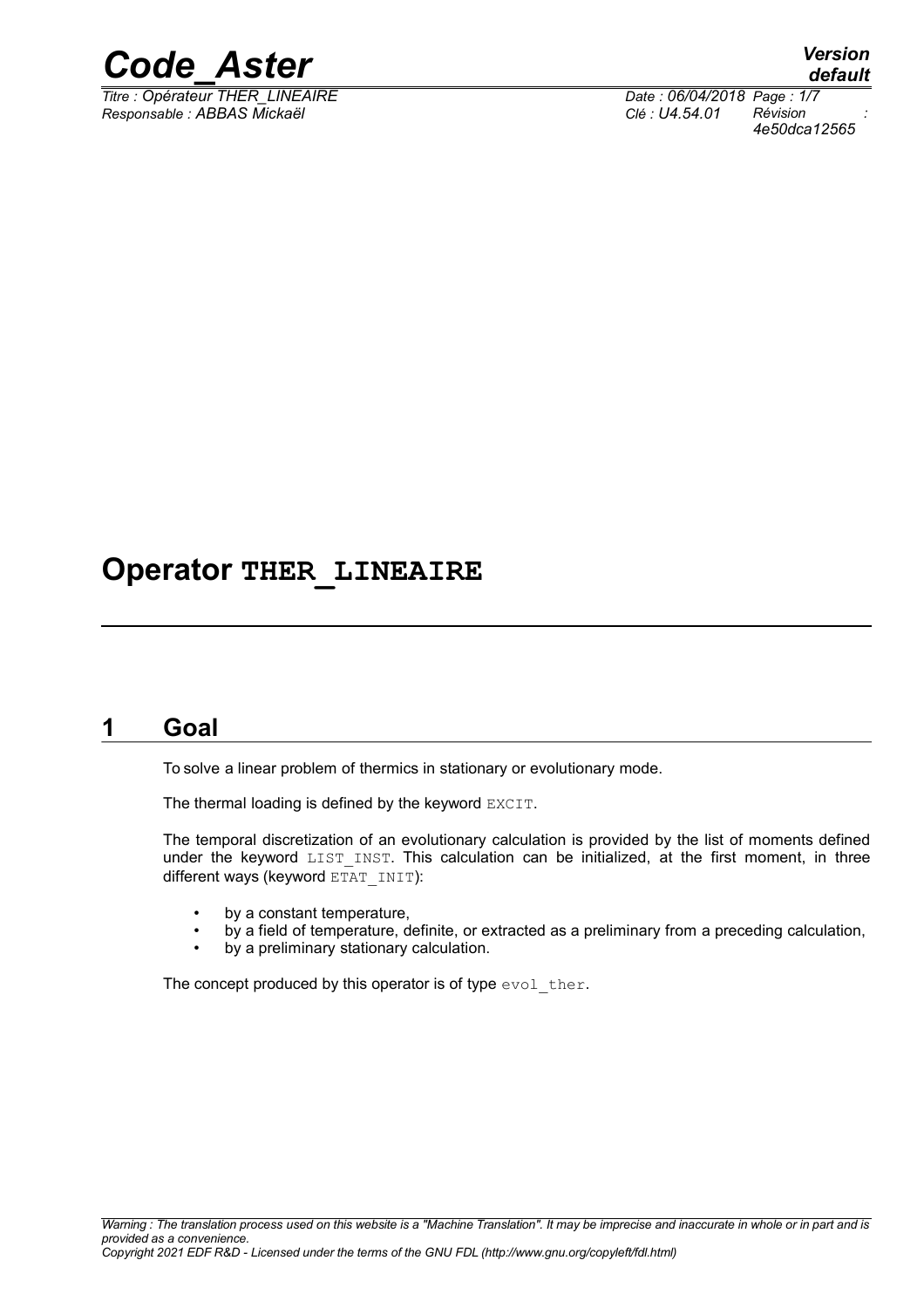*Titre : Opérateur THER\_LINEAIRE Date : 06/04/2018 Page : 2/7 Responsable : ABBAS Mickaël Clé : U4.54.01 Révision :*

*4e50dca12565*

# **2 Syntax**

**)**

|   | temper [evol ther] = THER LINEAIRE |                                                   |                           |                                     |
|---|------------------------------------|---------------------------------------------------|---------------------------|-------------------------------------|
|   | $\sum$ RESULT = temper,            |                                                   |                           |                                     |
|   | MODEL<br>$=$                       | $M \circ$ ,                                       | [model]                   |                                     |
|   | CHAM MATER                         | $=$ chmat,                                        | [cham mater]              |                                     |
| ♦ | CARA ELEM                          | $=$ carac,                                        | [cara elem]               |                                     |
|   | EXCIT                              | $=$ $F($                                          |                           |                                     |
|   | $\bullet$ LOAD = tank,             |                                                   | [load]                    |                                     |
|   |                                    | FONC MULT = $f$ onc,                              | [function, formula]       |                                     |
|   | $\,$ ,                             |                                                   |                           |                                     |
|   | ETAT INIT                          | $=$ F (                                           |                           |                                     |
|   |                                    | STATIONARY                                        | $=$ 'YES',                | [DEFECT]                            |
|   |                                    | VALE                                              | $=$ tinit,                | [R]                                 |
|   |                                    | CHAM NO                                           | $=$ tinit, [cham no]      |                                     |
|   |                                    | / EVOL THER                                       | $=$ temp,                 | [evol ther]                         |
|   |                                    | / NUME ORDRE = nuini,<br>$\Diamond$               |                           | $\lceil$ $\lceil$ $\lceil$ $\lceil$ |
|   |                                    | / INST                                            | $=$ instini,              | [R]                                 |
|   |                                    | ♦<br>PRECISION                                    | $= /1.0E-3$ , [DEFECT]    |                                     |
|   |                                    |                                                   | /prec,                    | [R]                                 |
|   |                                    | ♦<br>CRITERION                                    | $=$ /'RELATIVE', [DEFECT] |                                     |
|   |                                    |                                                   | / 'ABSOLUTE',             |                                     |
|   | $\,$ ,                             |                                                   |                           |                                     |
| ♦ | INCREMENT                          | $=$ F (                                           |                           |                                     |
|   |                                    | to see STAT NON LINE [U4.51.03] keyword INCREMENT |                           |                                     |
|   |                                    |                                                   |                           |                                     |
| ♦ | PARM THETA<br>$=$                  | / theta,                                          |                           | [R]                                 |
|   |                                    | $/ 0.57$ ,                                        |                           | [DEFECT]                            |
| ♦ | SOLVEUR                            | $= F$ ( to see [U4.50.01]),                       |                           |                                     |
| ♦ | FILING<br>$=$ $\mathbf{F}$ (       |                                                   |                           |                                     |
|   |                                    | to see STAT NON LINE [U4.51.03] keyword FILING    |                           |                                     |
|   |                                    | $\,$ ,                                            |                           |                                     |
| ♦ | TITLE<br>$=$                       | title,                                            |                           | $[1$ Kn]                            |
|   |                                    |                                                   |                           |                                     |
|   |                                    |                                                   |                           |                                     |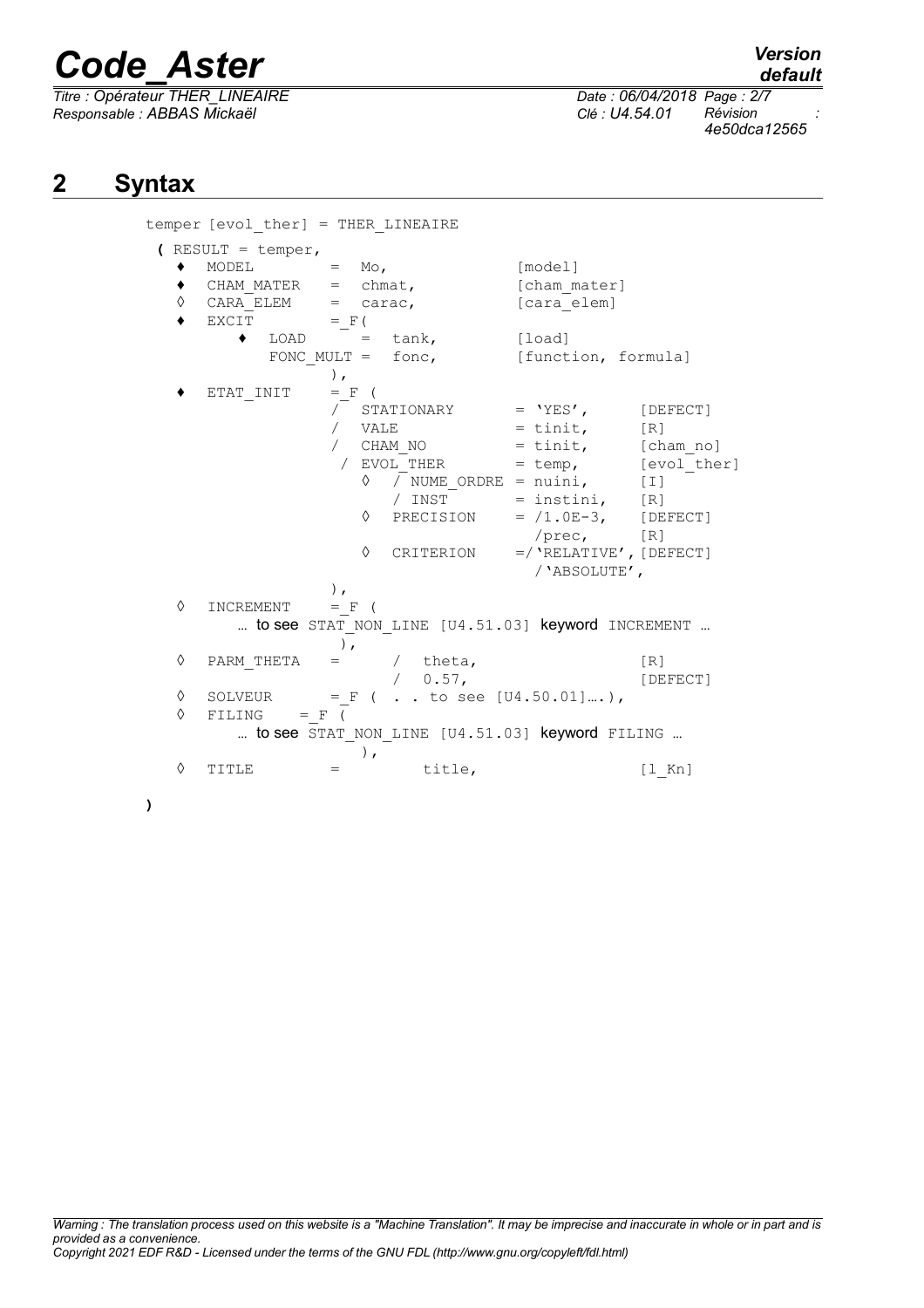*Titre : Opérateur THER\_LINEAIRE Date : 06/04/2018 Page : 3/7 Responsable : ABBAS Mickaël Clé : U4.54.01 Révision :*

*4e50dca12565*

# **3 Operands**

### **3.1 Operand RESULT**

◊ RESULT= Mo

Name DE the result object to enrich in the event of continuation by calculation (see too ETAT INIT).

# **3.2 Operand MODEL**

 $\triangleleft$  MODEL = Mo

Name of the model whose elements are the object of thermal calculation.

## **3.3 Operand CHAM\_MATER**

♦ CHAM\_MATER = chmat

Name of the affected material field on the model.

## **3.4 Operand CARA\_ELEM**

#### ◊ CARA\_ELEM = carac

The concept carac contains the characteristics of the elements of thermal hull, if they exist in the model.

#### **3.5 Keyword EXCIT**

 $\triangleleft$  EXCIT =

Operand allowing to define several loadings. For each occurrence of the keyword factor, one defines a load possibly multiplied by a function of time.

#### **3.5.1 Operand LOAD**

#### $\triangleleft$  LOAD = tank

Concept of the type load product by AFFE\_CHAR\_THER or by AFFE\_CHAR\_THER\_F [U4.44.02]. As for mechanics, it is also possible to define a load of type "imposed degree of freedom", here the temperature, by AFFE CHAR CINE [U4.44.03].

#### **Notice important:**

*For each occurrence of the keyword factor EXCIT various concepts tank used must be built on the same model Mo .*

#### **3.5.2 Operand FONC\_MULT**

#### FONC MULT =  $f$ onc

Multiplicative coefficient function of time (concept of the type function, tablecloth or formula) applied to the load.

#### **Notice important:**

*The concomitant use of FONC\_MULT with a load containing of the thermal loadings depending on the temperature is prohibited; i.e. for loadings of the type ECHANGE\_\* .*

# **3.6 Keyword ETAT\_INIT**

◊ ETAT\_INIT =

Allows to define the initial field from which evolutionary calculation is carried out.

**Note:**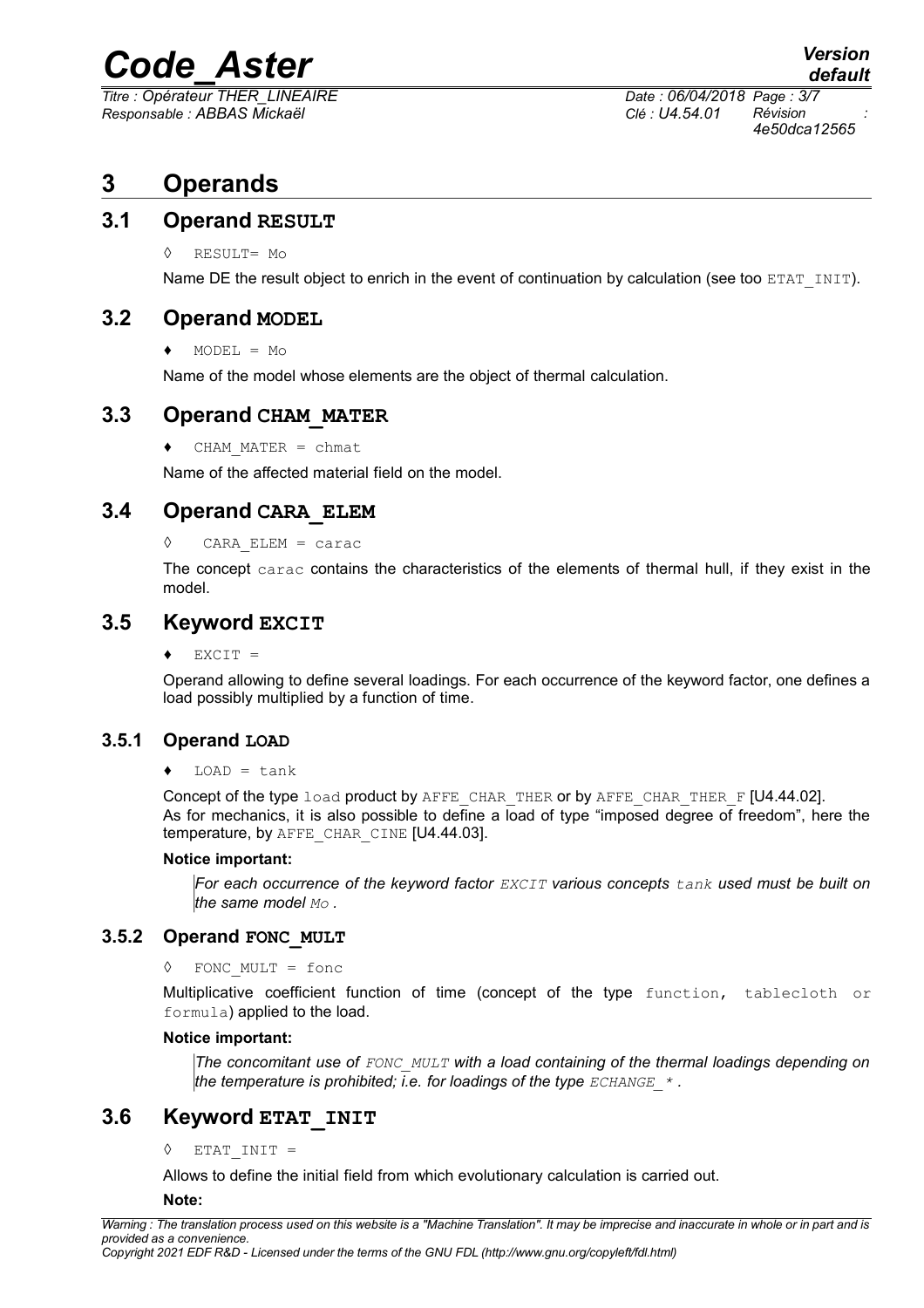*Titre : Opérateur THER\_LINEAIRE Date : 06/04/2018 Page : 4/7 Responsable : ABBAS Mickaël Clé : U4.54.01 Révision :*

*default*

*If the keyword ETAT\_INIT is absent, one carries out only stationary calculation at the moment defined under the keyword INCREMENT .*

*The initial field is stored in the structure of data result*  $evol$  *ther under the sequence number 0.* 

#### **3.6.1 Operand STATIONARY**

/ STATIONARY = 'YES'

The initial value of the field of temperature is then the result of a preliminary stationary calculation.

#### **3.6.2 Operand VALE**

```
/ VALE = tinit
```
The initial value of temperature is taken constant on all the structure.

#### **3.6.3 Operand CHAM\_NO**

/ CHAM\_NO = tinit

The initial value is defined by one cham no of temperature (result of the operator CREA CHAMP [U4.72.04]).

#### **3.6.4 Operand EVOL\_THER**

/ EVOL\_THER = temp

The initial value is extracted from a structure of data of the type  $evol$  ther.

#### **3.6.5 Operand NUME\_ORDRE/INST**

◊ /NUME\_ORDRE = nuini\_evol  $/INT = instini$  evol

Sequence number of the field to be extracted from this structure of data. Extraction of the initial thermal state inevol ther temp starting from the number of filing NUME ORDRE or of the moment of filing INST to carry out the continuation of calculation. If NUME ORDRE or INST are not filled, one takes the last existing number filed in  $evol$ .

#### **Note:**

*Attention, it acts of the sequence number in the structure of data read in recovery by the keyword EVOL\_THER precedent. If this structure of data were calculated with a list of moments different from that used under the keyword factor INCREMENT current resolution, it is imperative to inform NUME\_ORDRE under INCREMENT, the same value of sequence number corresponding to different physical moments. If the two lists of moments are identical, one can exempt oneself to inform the same one twice NUME\_ORDRE, under ETAT\_INIT and under INCREMENT.*

#### **3.6.6 Operand INST\_ETAT\_INIT**

```
◊ INST_ETAT_INIT = istetaini
```
One can associate a value of moment istetaini in this initial state. By default:

- when the initial state is defined by the data of the fields, an associated moment ago.
- when the state is given by a concept  $evol$  noli, it is the moment in preceding calculation  $($ istetaini = instini evol).

#### **3.6.7 Operand PRECISION/CRITERE**

Cf [U4.71.00].

#### **3.6.8 Operand STATIONARY**

*Warning : The translation process used on this website is a "Machine Translation". It may be imprecise and inaccurate in whole or in part and is provided as a convenience. Copyright 2021 EDF R&D - Licensed under the terms of the GNU FDL (http://www.gnu.org/copyleft/fdl.html)*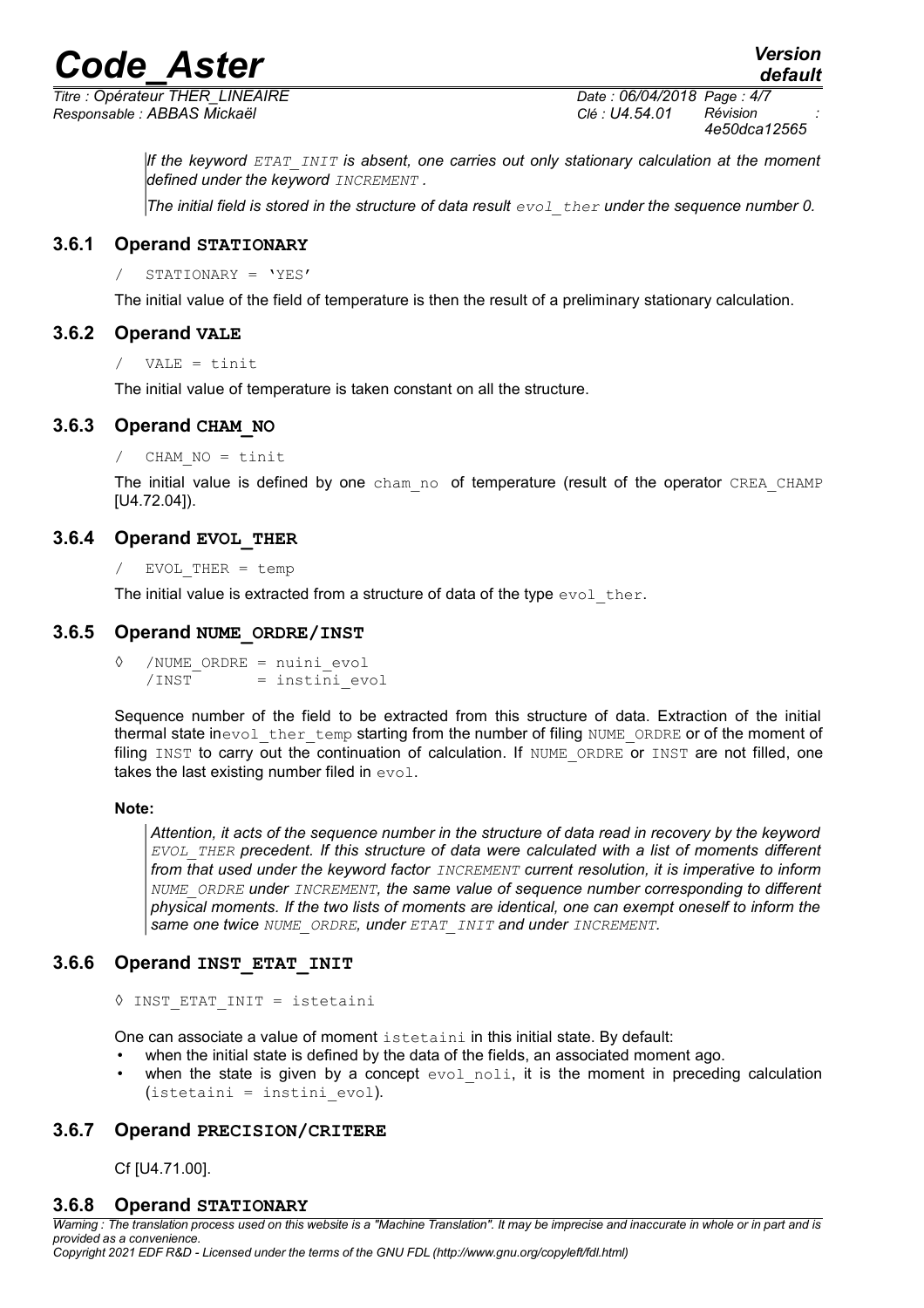*Responsable : ABBAS Mickaël Clé : U4.54.01 Révision :*

*Titre : Opérateur THER\_LINEAIRE Date : 06/04/2018 Page : 5/7 4e50dca12565*

#### / STATIONARY = 'YES'

The initial value is that of a preliminary stationary calculation. That is not possible that if the same mode of initialization is retained for the calculation of the temperature.

#### **3.6.9 Operand EVOL\_THER**

#### $EVOL$  THER = temp

The initial value is extracted from a structure of data of the type  $evol$  ther.

#### **3.6.10 Operand NUME\_INIT**

◊ NUME\_INIT = nuini\_evol

Sequence number of the field to be extracted from this structure of indicated data.

## **3.7 Keyword INCREMENT**

#### $INCREMENT =$

Allows to define the moments of calculation which determine the time intervals taken to integrate the differential equation.

Operands of the keyword INCREMENT have the same meaning as in the operator STAT\_NON\_LINE, to see the document [U4.51.03].

#### **Note:**

*If the keyword INCREMENT is absent, one creates a list of moments reduced to the only reality 0 and one carries out a stationary calculation.*

### **3.8 Operand PARM\_THETA**

#### ◊ PARM\_THETA =

The argument theta is the parameter of the theta-method applied to the evolutionary problem. It must be ranging between 0 (explicit method) and 1 (completely implicit method). In the absence of the keyword, the value used is  $\theta=0.57$ , a little higher than  $\theta=0.5$  corresponding to the diagram of Crank-Nicholson. The incidence of the choice of theta on the stability of the method is detailed in [R5.02.02].

### **3.9 Keyword SOLVEUR**

#### ◊ SOLVEUR =

This keyword factor is optional: it makes it possible to define the method of resolution of the linear systems.

This operand is common to the whole of the total orders [U4.50.01].

# **3.10 Keyword FILING**

#### ◊ FILING =

This keyword is optional: by default, the whole of the computed fields for all the calculated steps is filed in the concept result resulting from the order. It is used to store certain sequence numbers in a structure of data result and/or to exclude from storage certain fields.

This keyword is identical to its equivalent for the operator STAT\_NON\_LINE, to refer to documentation [U4.51.03] for the description of under keywords.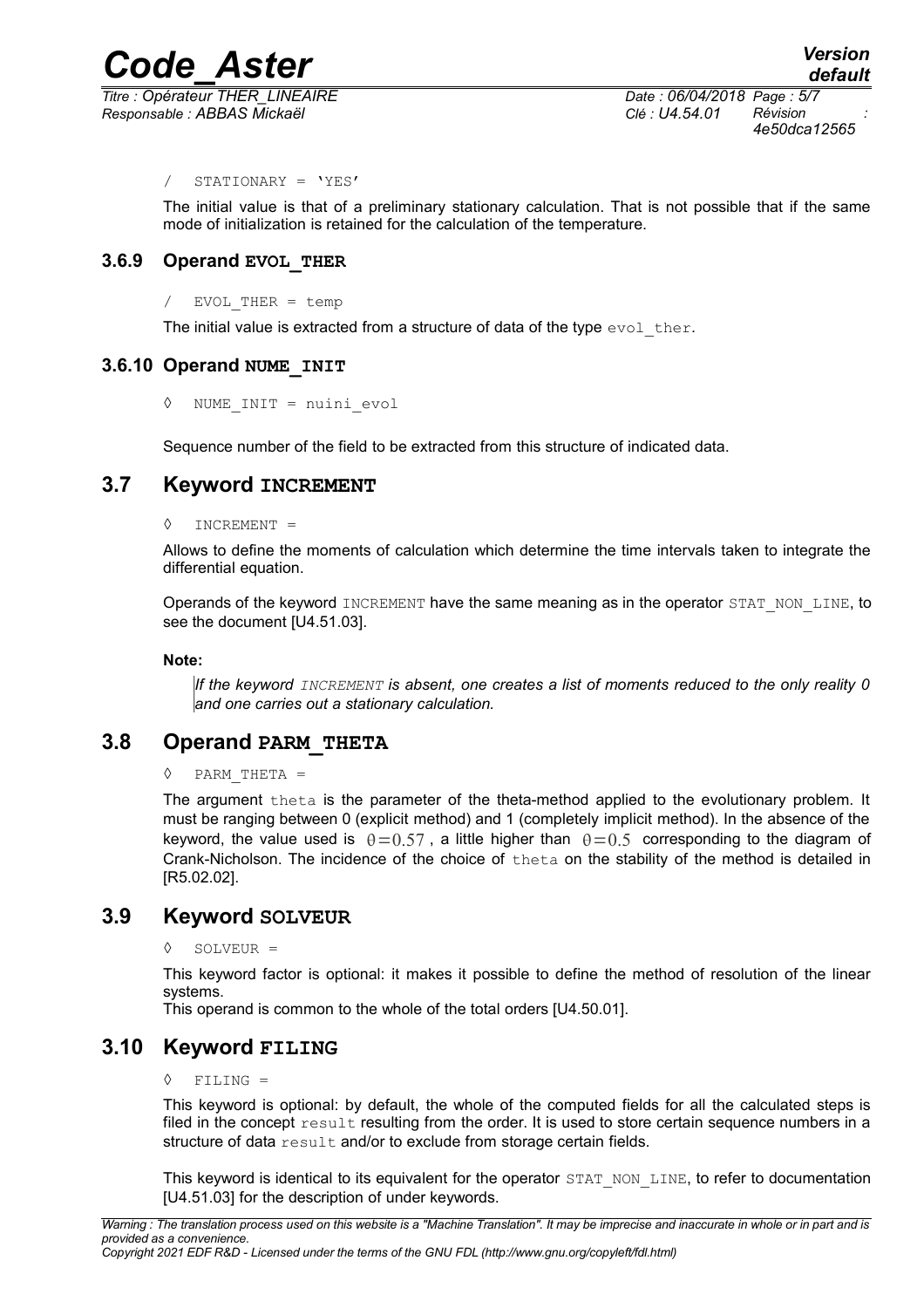$\overline{T}$ itre : Opérateur THER\_LINEAIRE *Responsable : ABBAS Mickaël Clé : U4.54.01 Révision :*

*4e50dca12565*

#### **Note:**

*In the event of stop of calculation by lack of time CPU, the steps of times previously calculated are saved in the base.*

# **3.11 Operand TITLE**

#### ◊ TITLE = title

Title which one wants to give to the result temp stored in the structure of data of the type  $evol$  ther [U4.03.01].

# **4 Modeling**

The problems of linear thermics can be treated with models using the finite elements 3D, 2D, AXIS or HULL described in the documents [U3.22.01], [U3.23.01], [U3.23.02] and [U3.24.01].